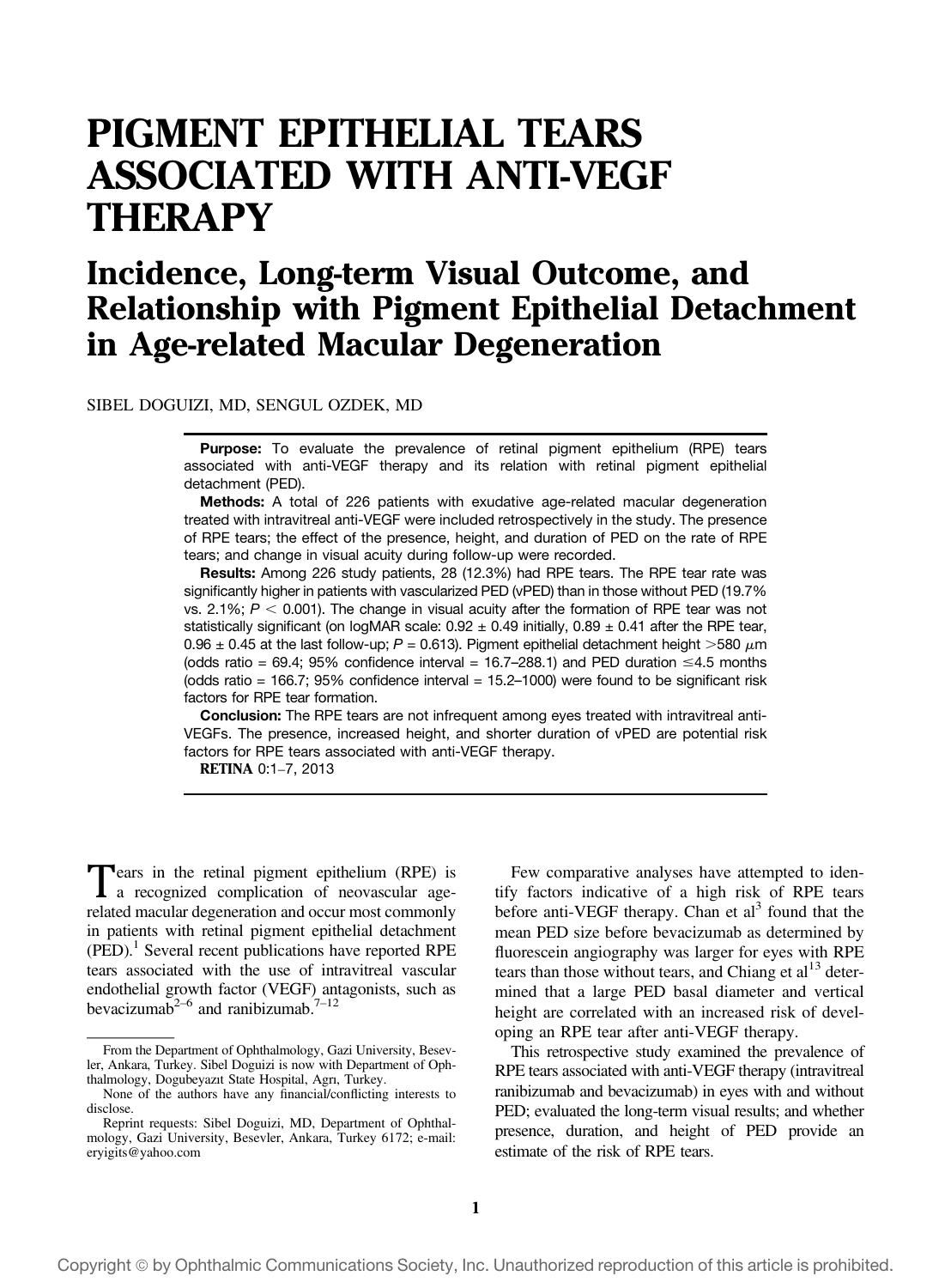#### Materials and Methods

#### Study Design and Patients

The reports of the patients with a diagnosis of neovascular age-related macular degeneration who were at least 50 years old and treated with intravitreal anti-VEGFs (ranibizumab or bevacizumab) between December 2007 and January 2012 at Gazi University School of Medicine, Ophthalmology Department, Retina Clinic, were reviewed retrospectively for the occurrence of RPE tears. The study was approved by the Local Ethics Committee of Gazi University (LUT 07/47-34). Patients with visually significant cataract or corneal disease, advanced glaucomatous damage, other retinal vascular diseases, and a previous vitrectomy or trabeculectomy surgery in the eye with AMD were excluded from the study. The patients who missed the visits for more than 3 months were also excluded from the study. In general, patients were treated with anti-VEGF injections for 3 months followed by retreatment as determined by the clinical examination, optical coherence tomography (OCT), and/or fluorescein angiography. Baseline OCT (before treatment and at every visit) (Stratus OCT, Carl Zeiss Meditec, Dublin, CA), and fluorescein angiography (before treatment and when needed in subsequent indeterminate cases) were also performed. Choroidal neovascularization lesions and associated components were classified according to the recommendations of the Macular Photocoagulation Study Group.<sup>14</sup>

The patients' hospital files were reviewed for the demographic data of the patient, best-corrected visual acuity (BCVA), lesion characteristics including type of the neovascular age-related macular degeneration, presence and duration of vPED, formation of RPE tears, dimensions of the PED including the height in OCT before and after anti-VEGF treatment, and the number of anti-VEGF injections. Best-corrected visual acuity was determined with ETDRS chart and was converted to logMAR for statistical analysis. Change in BCVA, OCT measurements, and the period between the last injection and RPE tear formation were also noted in those cases with RPE tear formation. The rate of RPE tears in all eyes and in eyes with vPED were determined. The height of vPED before and after anti-VEGF injection; the correlation between the presence, height, and duration of PED and development of RPE tears; the anatomical and functional results after RPE tear formation and the need for anti-VEGF injections during the post-RPE tear follow-up were analyzed. Also, RPE tears were graded from one to four based on the greatest length in the vector direction of the tear and involvement of the fovea (using fluorescein angiography analysis, a measurement of greatest linear diameter [millimeter] was obtained and was graded from one to four).<sup>15</sup> Grade 1 tears were defined as 200 mm. Grade 2 tears were between 200 mm and 1-disk diameter. Grade 3 tears were 1-disk diameter. Grade 4 tears were defined as Grade 3 tears that involved the center of the fovea.<sup>15</sup> The grade of RPE tear and relation with visual outcomes was determined. All patients were imaged with the same Stratus OCT machine (Carl Zeiss Meditec), and all vPED measurements were performed by the same investigator (S. Doguizi). We used the Proportional Process Report 4.0.1 software (Carl Zeiss Meditec) for Stratus OCT.<sup>16</sup> Vascularized PED height on OCT was recorded using the retinal thickness analysis protocol and built-in manual caliper measurement tool, from the same retinal location for every visit.<sup>16</sup> vPED duration was defined as the duration between the first appearance of vPED and formation of RPE tear. Patients with PED at the first visit were excluded from the analysis because the exact duration of PED could not be determined in those cases. We also excluded the patients whose follow-up interval time exceeded more than 3 months to determine the vPED duration quite accurately.

#### Statistical Analysis

Repeated-measure analysis of variance was used to analyze the changes in visual acuity in patients with RPE tears. The predictive value of PED height and duration for the development of RPE tears was evaluated using receiver operating characteristic (ROC) analysis, and the area under the curve (AUC) was calculated. The increase in risk among categorical variables and the odds ratio with 95% confidence interval (CI) was calculated when applicable.

Statistical analyses were performed using Excel for Windows (version 2003, Microsoft, Redmond, WA) and the Statistical Package for the Social Sciences for Windows (version 15.0, SPSS, Chicago, IL). The statistical level of significance was set to  $P < 0.017$ when the Bonferroni correction was used, and  $P \leq$ 0.05 otherwise.

#### Results

The study included 226 eyes of 197 patients who met the inclusion criteria. The mean age of the patients was 72.1  $\pm$  7.5, with 97 (49.2%) being male and 100 (50.8%) being female. There was preponderantly classic choroidal neovascularization in 44 (19.5%) eyes, with occult choroidal neovascularization with minimal or no classic component in 182 eyes (80.5%). An RPE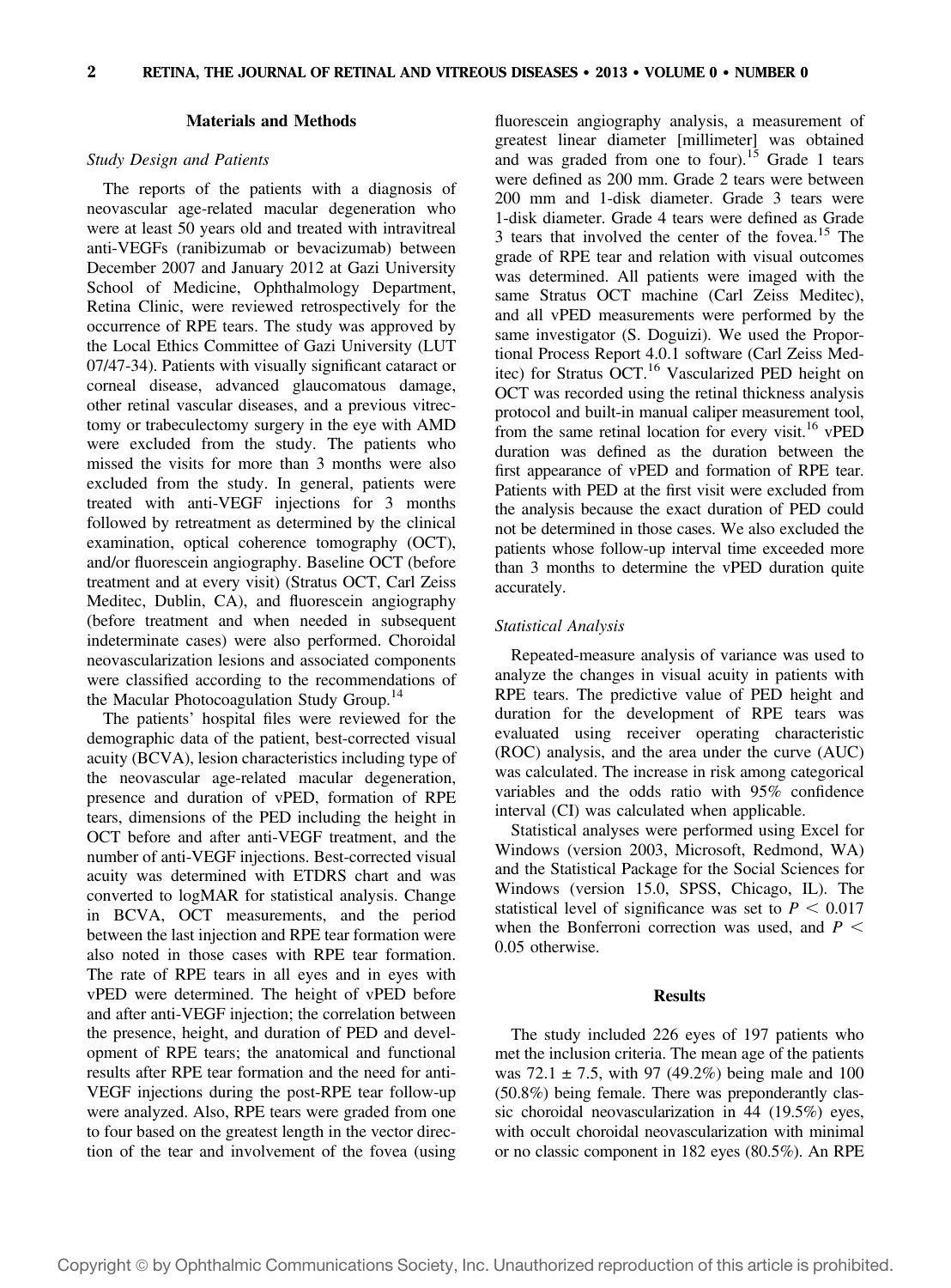tear occurred during the course of anti-VEGF treatment in 28 eyes (12.3%). Most eyes with RPE tears (26 eyes, 92.8%) had associated vPED. All RPE tears developed in patients with preexisting vPEDs except for two cases in which an RPE tear occurred after treatment of a classic choroidal neovascularization. The total number of eyes with associated vPED was 132, and the rate of RPE tear in eyes with associated vPED was 19.7% (26/132). The mean follow-up time for all patients was  $28.23 \pm 11.23$  months, and the mean follow-up interval duration was  $1.9 \pm 0.8$  months.

RPE tears occurred after ranibizumab in 14 of 137 eyes (10.2%) and after bevacizumab injection in 14 of 89 eyes (15.7%) ( $P = 0.32$ ). The RPE tear was detected within a month after an anti-VEGF injection in all the patients; most of which occurred after the first anti-VEGF injection (26 eyes, 92.8%).

#### Long-term VA in Patients With RPE Tear

The mean BCVA of the eyes with RPE tears (on logMAR scale) was  $0.92 \pm 0.49$  at the beginning,  $0.89 \pm 0.49$ 0.41 after the formation of RPE tear, and  $0.96 \pm 0.45$  at the last follow-up visit. The difference in BCVA after the formation of RPE tear was not significant during mean follow-up period of  $20.6 \pm 14.4$  months (F = 0.261;  $P = 0.613$ ; Figure 1). The mean number of anti-VEGF injections was  $4.07 \pm 2.9$  during this follow-up period.

Fourteen percent  $(n = 4)$  of eyes had Grade 1 tears (diameter smaller than 200 mm),  $32.1\%$  (n = 9) had Grade 2 tears (diameter between 200 mm and 1-disk diameter),  $32.1\%$  (n = 9) had Grade 3 tears (diameter) greater than 1-disk diameter), and  $21.4\%$  (n = 6) had Grade 4 tears (Grade 3 tears that involved the foveal center). Final visual acuity was worse for the larger RPE tears (Grades 3 and 4) when compared with the smaller tears (Grades 1 and 2) (1.1 logMAR vs. 0.82 logMAR  $P = 0.098$ . Eyes with Grade 4 tears had the worst final BCVA (Grade 4 tears: 1.24 logMAR; Grade 3 tears: 0.96 logMAR; Grade 2 tears: 0.90 log-MAR; Grade 1 tears: 0.74 logMAR).

#### The Relationship Between RPE Tears and PED

The RPE tears developed in 26 of 132 patients  $(19.7%)$  with vPED and 2 of 94 patients  $(2.1%)$  without PED (Table 1). The RPE tear rate was significantly higher in patients with vPED than in those without PED ( $\chi^2$  = 15.613; *P* < 0.001). On the assumption that other predictors (e.g., age, gender) were kept constant, the risk of RPE tears was higher in patients with vPED than those without PED (odds ratio  $= 11.3$ ; 95% CI  $=$ 2.6–48.8).

The median height of vPED was  $850 \mu m$  (interquartile range =  $248$ ; range =  $230-1300$ ) in eyes with an RPE tear before RPE tear formation and 320  $\mu$ m (interquartile range =  $196$ ; range =  $0-850$ ) in eyes without an RPE tear  $(Z = 5.635; P < 0.001)$ . The difference was statistically significant, which means that vPED height is a significant predictor of RPE tears.

To determine the cutoff vPED height for developing an RPE tear, an ROC curve was drawn, which has shown that vPED height effectively predicted RPE tear formation. On the assumption that other predictor variables were kept constant, PED height predicts RPE tear risk with 85% sensitivity and 92% specificity. The cutoff PED height for developing an RPE tear was 580  $\mu$ m, and the predictivity of the ROC model was



### VA (logMAR)

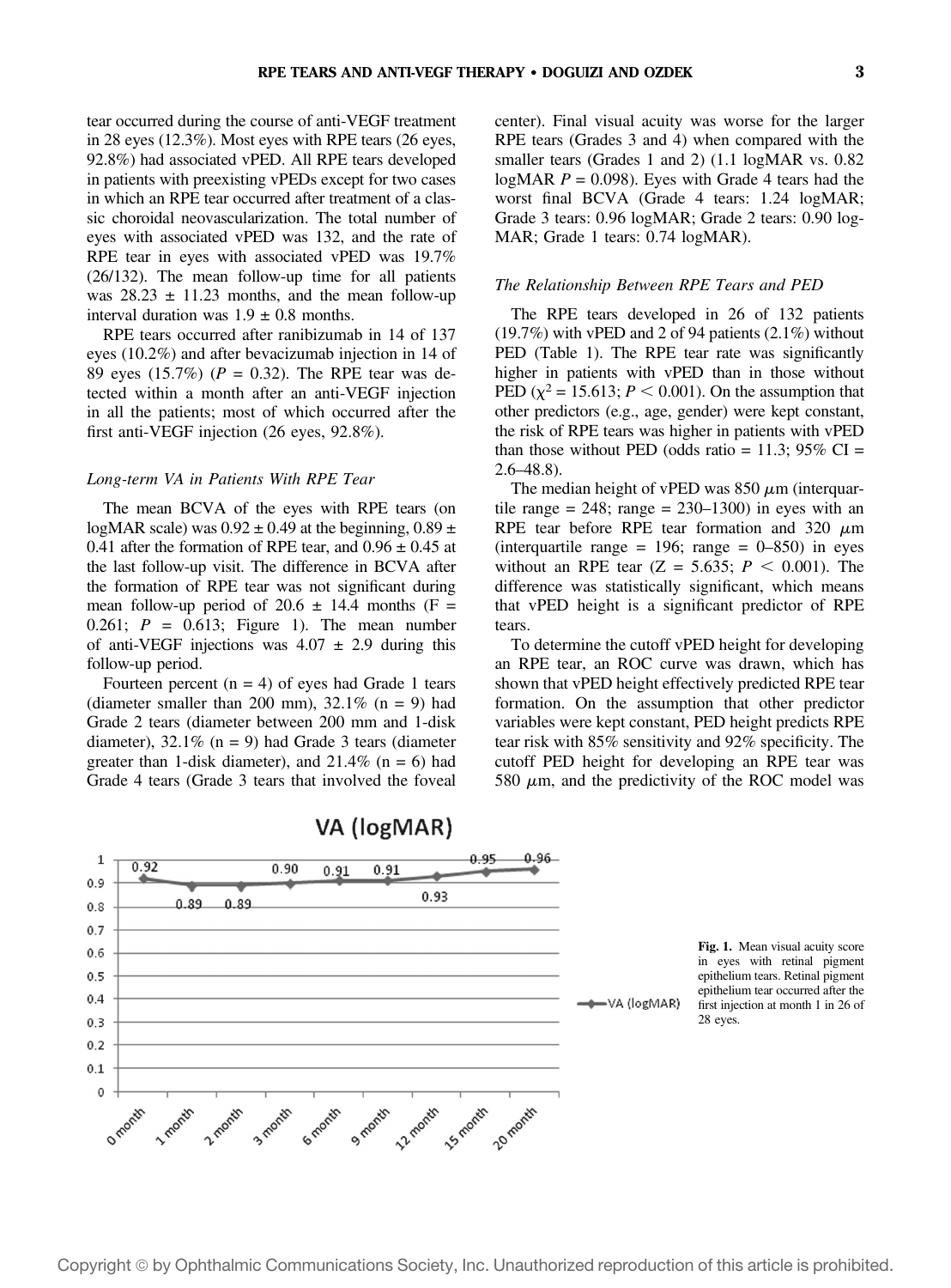| Table 1. Retinal Pigment Epithelium Tear Rates According to the Presence, Height, and Duration of PED |                                    |                          |                          |         |
|-------------------------------------------------------------------------------------------------------|------------------------------------|--------------------------|--------------------------|---------|
|                                                                                                       |                                    | RPE tear $(+)$ (n) $(%)$ | RPE tear $(-)$ (n) $(%)$ | P*      |
| PED presence                                                                                          | $PED (+)$<br>$PED(-)$              | 26(19.7)<br>2(2.1)       | 106 (80.3)<br>92 (97.9)  | < 0.001 |
| PED height                                                                                            | ≤580 $μ$ m<br>$>$ 580 $\mu$ m      | 3(3.0)<br>17 (68.0)      | 98 (97.0)<br>8(32.0)     | < 0.001 |
| PED duration                                                                                          | $\leq$ 4.5 months<br>$>4.5$ months | 10 (90.9)<br>3(5.9)      | 1(9.1)<br>48 (94.1)      | < 0.001 |

Table 1. Retinal Pigment Epithelium Tear Rates According to the Presence, Height, and Duration of PED

\*Fisher's exact test.

PED, pigment epithelial detachment; RPE, retinal pigment epithelium.

significant (AUC = 0.897; 95% CI = 0.803–0.992;  $P < 0.001$ ; Figure 2).

Using the cutoff vPED height, two groups (PED height  $>580$  vs.  $\leq 580 \mu m$  can be described, between which the RPE tear rates differed significantly ( $\chi^2$  = 63.463;  $P < 0.001$ ; Table 1). On the assumption that other predictors were kept constant, vPED height  $>580 \mu m$  is a significant risk factor for the formation of RPE tear (odds ratio =  $69.4$ ;  $95\%$  CI =  $16.7-288.1$ ).

In addition to vPED height, the effect of vPED duration on formation of RPE tears was also evaluated in this study. A certain vPED duration could be established in 72 of the 132 eyes with PED (72/132), and these eyes were included for analysis of the duration. Of the 72 eyes with a known duration of vPED, 28 developed vPED in the fellow eye; 46 developed vPED in the same eye; and 18 (25%) of eyes with known PED duration developed RPE tear during anti-VEGF treatment.

Sixty of 132 eyes were excluded from the analysis because they had already vPED in the first visit because



Fig. 2. Receiver operating characteristic curve for the predictive value of PED height for tears (AUC =  $0.897$ ;  $P < 0.001$ ).

a certain vPED duration could not be determined for these eyes. The rate of RPE tear during the follow-up in eyes with unknown vPED duration (or preexcluded vPED) was 13.3% (8/60) eyes, which was significantly less than the rate of RPE tear 25% (18/72) in eyes with a known vPED duration ( $P = 0.04$ ). The median vPED duration was 4.5 (interquartile range  $= 3$ ; range  $= 2 - 12$ ) months in eyes with an anti-VEGF–related RPE tear and 8 (interquartile range  $= 3$ ; range  $= 4-24$ ) months in patients without an RPE tear. The vPED duration was significantly lower in patients with an RPE tear than that those without an RPE tear  $(Z = 3.951)$ ;  $P < 0.001$ ).

To determine the cutoff vPED duration for developing an RPE tear, the ROC curve was drawn, which has shown that vPED duration predicted the formation of RPE tears. On the assumption that other predictors were kept constant, vPED duration predicts RPE tear risk with 77% sensitivity and 98% specificity. The cutoff vPED duration for developing RPE tear was 4.5 months, and the predictivity of the ROC model was significant (AUC = 0.855; 95% CI = 0.703-1.000;  $P < 0.001$ ; Figure 3).

Using the cutoff vPED duration, two groups (PED duration  $>4.5$  vs.  $\leq 4.5$  months) can be described, between which the RPE tear rates differed significantly  $(P < 0.001$ ; Table 1). On the assumption that other predictors were kept constant, vPED duration  $\leq 4.5$ months is a significant risk factor for RPE tears (odds ratio = 166.7; 95% CI = 15.2–1000).

#### **Discussion**

RPE tears can complicate the natural history of vPEDs associated with neovascular AMD (range, 10– 12%).1,17,18 Recent evidence indicates that anti-VEGF therapy might increase or accelerate the rate of this complication. Retinal pigment epithelium tears have been reported with all kinds of anti-VEGF treatments: intravitreal bevacizumab, pegaptanib, and ranibizumab.<sup>8,12,19,20–25</sup> Patients with occult choroidal neovascularization and a vPED are assumed to have a higher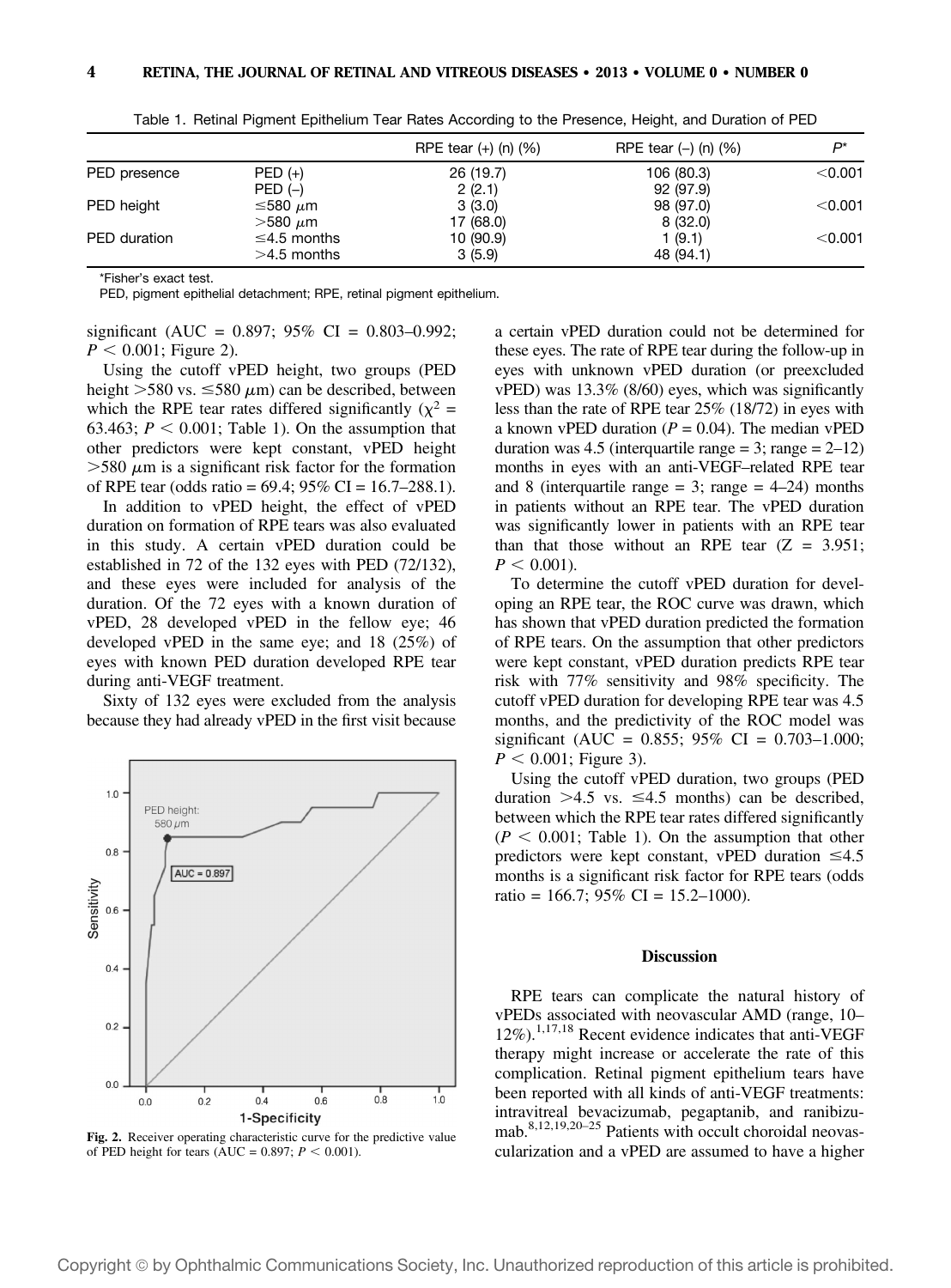

Fig. 3. Receiver operating characteristic curve for the predictive value of PED duration for tears (AUC =  $0.855$ ;  $P < 0.001$ ).

risk of RPE tears. Retinal pigment epithelium tears develop during anti-VEGF therapy for lesions associated with PED in exudative AMD in 12% to 27% of treated eyes. $3,12,13,20$  In a retrospective case series of 1280 eyes treated with intravitreal bevacizumab, which included a group of 125 eyes with vascularized PEDs, the rate of development of RPE tears was reported to be  $16.8\%$ .<sup>16</sup> In a prospective case series of 420 patients with neovascular AMD who underwent at least one bevacizumab injection over a 1-year period, 74 patients were identified with pretreatment serous retinal PED, of which 13 (18%) developed an RPE tear after treatment.<sup>26</sup>

An important predictor for RPE tear development may be the dimensions of the vPEDs. Chiang et  $al<sup>13</sup>$ reported that there were highly significant differences in the median PED size on fluorescein angiography (greatest linear diameter 3.2 vs. 1.8 mm, respectively;  $P \leq 0.001$ ) and the median maximum PED height on OCT (394 vs. 149  $\mu$ m, respectively;  $P \leq 0.001$ ) between the tear and non-tear groups.

In our study, the rate of RPE tears in eyes with vPED was 19.7% (26/132), and we identified OCT analysis of maximum height as a predictor of RPE tear after anti-VEGF therapy  $(Z = 5.635; P < 0.001)$ . We also determined that 580  $\mu$ m was the cutoff point of PED height for the risk of an RPE tear using an ROC curve. Similarly Sarraf et al<sup>27</sup> described a height of 550  $\mu$ m highrisk factors for the subsequent development of an RPE tear, and Leitritz et  $al^{28}$  described increasing probability of RPE tears particularly beyond the height of 400  $\mu$ m. These studies demonstrate the importance of OCT analysis in the management of patients with vPED in the setting of AMD.

The causes of RPE tears are still uncertain. Histopathological studies have shown that new vessels insinuate themselves into Bruch's membrane and might separate the RPE and basement membrane from the subjacent outer portion of the membrane. $^{29}$  Gass<sup>30</sup> described the tangential contraction of subretinal neovascularization as the leading cause of RPE tears. As another etiology, Chuang and Bird $31$  postulated that high choroidal hydrostatic pressure and reduced permeability of Bruch's membrane induce tear formation. An abrupt increase in the amount of sub-RPE fluid could stretch the RPE, leading to a "blow-out" tear.  $32$ Alternatively, a thinned detached RPE over a chronic PED might also cause RPE tear formation.<sup>18</sup> Spaide et al $^{33}$  also postulated that contracture of the proliferation under the surface of a PED could cause a tear in the overlying RPE monolayer after anti-VEGF therapy. This contracture would also cause the RPE to retract and scroll.

As we learn from the literature, RPE tears mostly develop within 1 to 2 months of the beginning of anti-VEGF therapy.<sup>13,34</sup> In this study, we also investigated a possible relationship between the duration of PED and RPE tear formation. To the best of our knowledge, this is the first study demonstrating an inverse relationship between the duration of PED and RPE tear formation ( $Z = 3.951$ ;  $P < 0.001$ ) in the literature. The PED had been present for a much shorter period in the eyes that developed an RPE tear. A short duration of PED means that the neovascular process is fresh, with immature vessels. Because the immature vessels are more susceptible to anti-VEGFs, the response to anti-VEGF therapy may be more dramatic and may include fibrovascular contraction of the choroidal neovascularization and interruption of the tight junctions maintained by VEGF.<sup>35</sup> This might induce RPE tear formation.

In some previously published studies, the visual prognosis of RPE tears was not so guarded, which concurs with our findings.<sup>14,16,26,27,36,37</sup> We found that VA can be maintained, with no deterioration in the VA with continued anti-VEGF therapy after the formation of RPE tear within a mean follow-up period of  $20.6 \pm$ 14.4 months ( $F = 0.261$ ;  $P = 0.613$ ). The mean number of anti-VEGF injections was  $4.07 \pm 2.9$  during this follow-up period. Similar to our results, Coco et  $al<sup>36</sup>$ reported that RPE tears treated with antiangiogenic drugs experienced a functional benefit. Conversely, another study reported that 30 patients with RPE tears showed progressive visual loss during 22 months follow-up.<sup>37</sup> In another study Sarraf et  $al^{15}$  reported that the grading of RPE tears according to greatest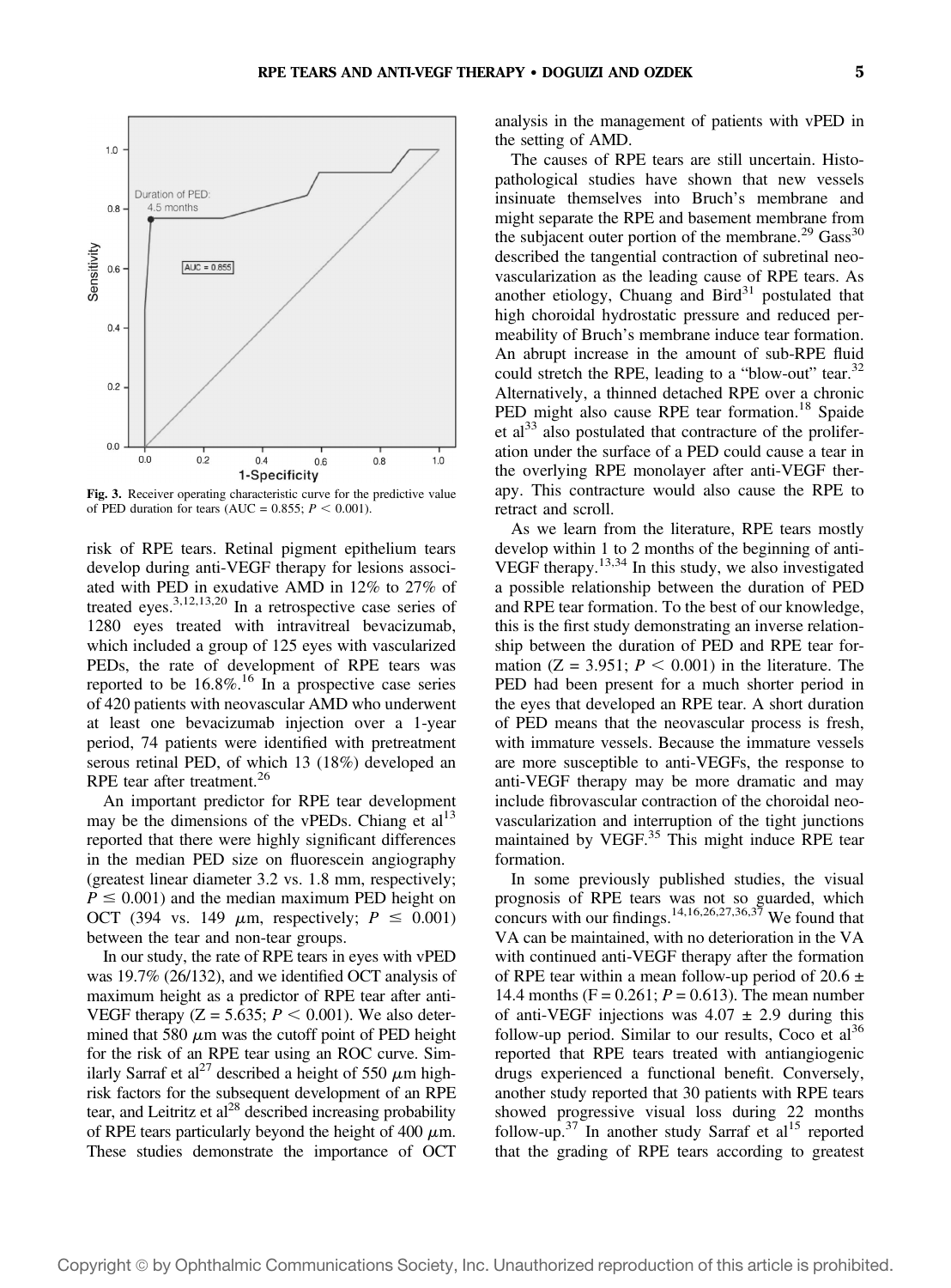linear diameter may have prognostic value in predicting visual acuity with or without continued anti-VEGF therapy. Lower grade tears have better visual acuity and response to anti-VEGF therapy. Similarly, in our study, final visual acuity was worse for the larger RPE tears (Grades 3 and 4) when compared with the smaller tears (Grades 1 and 2) (1.1 logMAR vs. 0.82 logMAR  $P = 0.098$ ), and the worst final visual acuity was determined in eyes had Grade 4 tears with continued anti-VEGF therapy. This difference was not statistically significant because of a small sample size.

The limitations of this study include its retrospective nature; and because of the low rate of occurrence of RPE tear across the study analyzed, statistical comparisons of VA outcomes between different grades and the difference the RPE tear rates of patients who received ranibizumab and bevacizumab are limited and may not provide meaningful inference.

In conclusion, vPED is more likely to lead to development of an acute RPE tear. In our study, the 19.7% incidence of RPE tear in eyes with vPED undergoing anti-VEGF therapy was similar to reported data. Patients seem to maintain good VA in most cases, especially with low grades and continued anti-VEGF treatment. Pigment epithelial detachment height and the shorter duration of PED are potential risk factors for developing RPE tear.

Key words: retinal pigment epithelium tears, vascular endothelial growth factor, ranibizumab, bevacizumab, retinal pigment epithelial detachment, macular degeneration.

#### **References**

- 1. Chang LK, Sarraf D. Tears of the retinal pigment epithelium: an old problem in a new era. Retina 2007;27:523–534.
- 2. Arias L, Caminal JM, Rubio M, et al. Retinal pigment epithelial tears after intravitreal bevacizumab injection for predominantly classic choroidal neovascularization. Eur J Ophthalmol 2007;17:992–995.
- 3. Chan CK, Meyer CH, Gross JG, et al. Retinal pigment epithelial tears after intravitreal bevacizumab injection for neovascular age-related macular degeneration. Retina 2007;27:541–551.
- 4. Garg S, Brod R, Kim D, et al. Retinal pigment epithelial tears after intravitreal bevacizumab injection for exudative agerelated macular degeneration. Clin Experiment Ophthalmol 2008;36:252–256.
- 5. Gelisken F, Ziemssen F, Voelker M, et al. Retinal pigment epithelial tears after single administration of intravitreal bevacizumab for neovascular age-related macular degeneration. Eye (Lond) 2009;23:694–702.
- 6. Mathews JP, Jalil A, Lavin MJ, Stanga PE. Retinal pigment epithelial tear following intravitreal injection of bevacizumab (Avastin): optical coherence tomography and fluorescein angiographic findings [letter]. Eye (Lond) 2007;21:1004–1005.
- 7. Bakri SJ, Kitzmann AS. Retinal pigment epithelial tear after intravitreal ranibizumab. Am J Ophthalmol 2007;143:505–507.
- 8. Carvounis PE, Kopel AC, Benz MS. Retinal pigment epithelium tears following ranibizumab for exudative age-related macular degeneration. Am J Ophthalmol 2007;143:504–505.
- 9. Chan CK, Lin SG. Retinal pigment epithelial tear after ranibizumab therapy for subfoveal fibrovascular pigment epithelial detachment. Eur J Ophthalmol 2007;17:674–676.
- 10. Kiss C, Michels S, Prager F, et al. Retinal pigment epithelium tears following intravitreal ranibizumab therapy. Acta Ophthalmol Scand 2007;85:902–903.
- 11. Konstantinidis L, Ambresin A, Zografos L, Mantel I. Retinal pigment epithelium tears after intravitreal injection of ranibizumab for predominantly classic neovascular membranes secondary to agerelated macular degeneration. Acta Ophthalmol 2010;88:736–741.
- 12. Lee GK, Lai TY, Chan WM, Lam DS. Retinal pigment epithelial tear following intravitreal ranibizumab injections for neovascular age-related macular degeneration. Graefes Arch Clin Exp Ophthalmol 2007;245:1225–1227.
- 13. Chiang A, Chang LK, Yu F, Sarraf D. Predictors of anti-VEGF-associated retinal pigment epithelial tear using FA and OCT analysis. Retina 2008;28:1265–1269.
- 14. Macular Photocoagulation Study Group. Laser photocoagulation of subfoveal neovascular lesions of age-related macular degeneration. Updated findings from two clinical trials. Arch Ophthalmol 1993;111:1200–1209.
- 15. Sarraf D, Reddy S, Chiang A, et al. A new grading system for retinal pigment epitelial tears. Retina 2010;30:1039–1045.
- 16. Chan CK, Abraham P, Meyer CH, et al. Optical coherence tomography-measured pigment epithelial detachment height as a predictor for retinal pigment epithelial tears associated with intravitreal bevacizumab injections. Retina 2010;30:203–211.
- 17. Pauleikhoff D, Loffert D, Spital G, et al. Pigment epithelial detachment in the elderly. Clinical differentiation, natural course and pathogenetic implications. Graefes Arch Clin Exp Ophthalmol 2002;240:533–538.
- 18. Hoskin A, Bird AC, Sehmi K. Tears of detached retinal pigment epithelium. Br J Ophthalmol 1981;65:417–422.
- 19. Singh RP, Sears JE. Retinal pigment epithelial tears after pegaptanib injection for exudative age-related macular degeneration. Am J Ophthalmol 2006;142:160–162.
- 20. Chang LK, Flaxel CJ, Lauer AK, Sarraf D. RPE tears after pegaptanib treatment in age-related macular degeneration. Retina 2007;27:857–863.
- 21. Meyer CH, Mennel S, Schmidt JC, Kroll P. Acute retinal pigment epithelial tear following intravitreal bevacizumab (Avastin) injection for occult choroidal neovascularisation secondary to age related macular degeneration. Br J Ophthalmol 2006;90:1207–1208.
- 22. Nicol F, Ghiglione D, Calabria G. Retinal pigment epithelial tear following intravitreal injection of bevacizumab (Avastin). Eur J Ophthalmol 2006;16:770–773.
- 23. Shah CP, Hsu J, Garg SJ, et al. Retinal pigment epithelial tear after intravitreal bevacizumab injection. Am J Ophthalmol 2006;142:1070–1072.
- 24. Spandau UH, Jonas JB. Retinal pigment epithelium tear after intravitreal bevacizumab for exudative age-related macular degeneration. Am J Ophthalmol 2006;142:1068–1070.
- 25. Gelisken F, Ziemssen F, Voelker M, Bartz-Schmidt KU. Retinal pigment epithelial tear following intravitreal bevacizumab injection for neovascular age-related macular degeneration. Acta Ophthalmol Scand 2006;84:833–834.
- 26. Kook D, Wolf A, Neubauer AS, et al. Retinal pigment epithelial tears after intravitreal injection of bevacizumab for AMD. Frequency and progress. Ophthalmologe 2008;105:158–164.
- 27. Sarraf D, Chan C, Rahimy E, Abraham P. Prospective evaluation of the incidence and risk factors for the development of